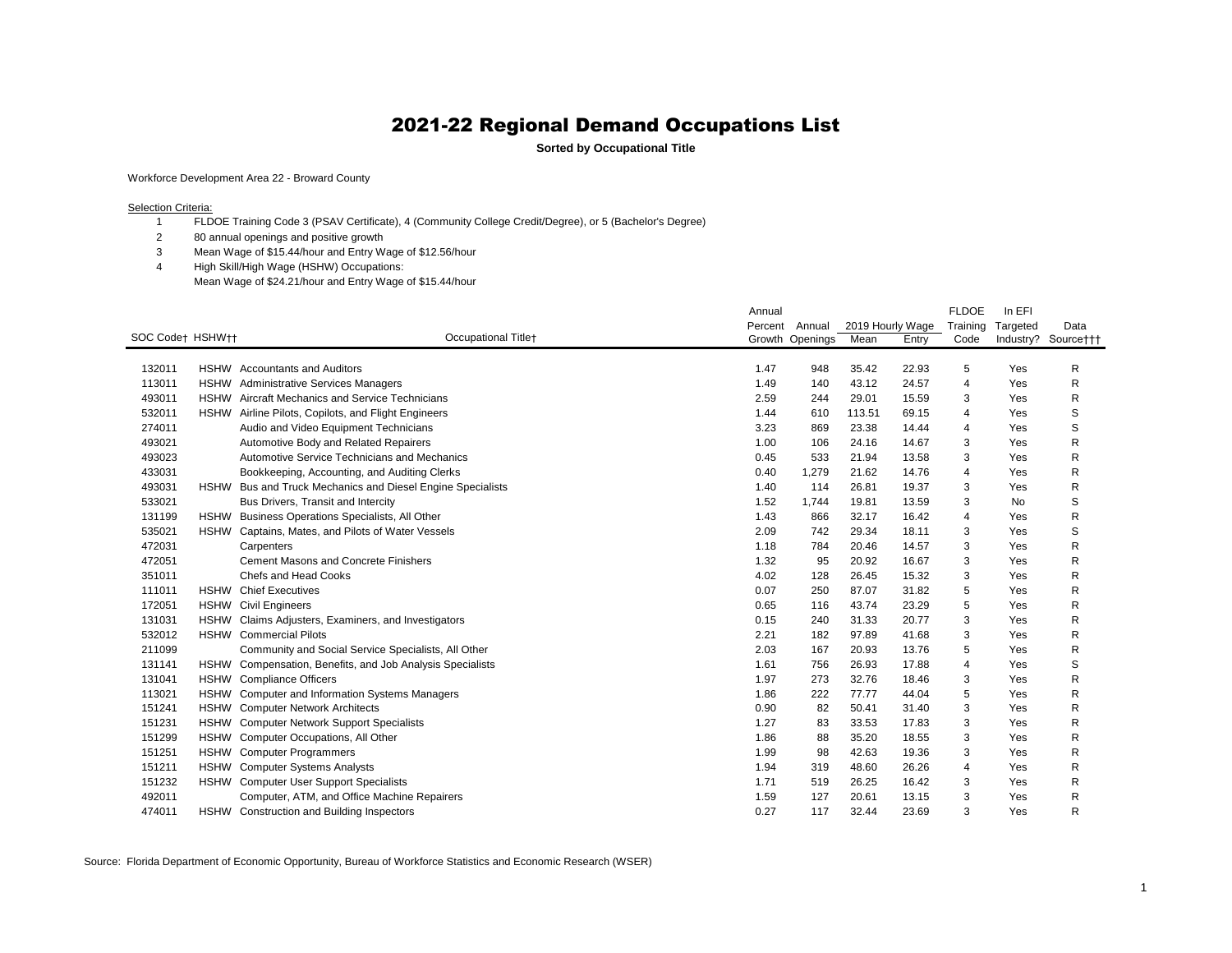**Sorted by Occupational Title**

### Workforce Development Area 22 - Broward County

### Selection Criteria:

- FLDOE Training Code 3 (PSAV Certificate), 4 (Community College Credit/Degree), or 5 (Bachelor's Degree)
- 80 annual openings and positive growth
- Mean Wage of \$15.44/hour and Entry Wage of \$12.56/hour
- High Skill/High Wage (HSHW) Occupations:
	- Mean Wage of \$24.21/hour and Entry Wage of \$15.44/hour

|                  |             |                                                                 | Annual  |                 |                  |       | <b>FLDOE</b>   | In EFI    |                     |
|------------------|-------------|-----------------------------------------------------------------|---------|-----------------|------------------|-------|----------------|-----------|---------------------|
|                  |             |                                                                 | Percent | Annual          | 2019 Hourly Wage |       | Training       | Targeted  | Data                |
| SOC Code† HSHW†† |             | Occupational Titlet                                             |         | Growth Openings | Mean             | Entry | Code           |           | Industry? Sourcettt |
|                  |             |                                                                 |         |                 |                  |       |                |           |                     |
| 119021           |             | <b>HSHW</b> Construction Managers                               | 2.07    | 325             | 52.77            | 30.81 | 4              | Yes       | R                   |
| 131051           |             | <b>HSHW</b> Cost Estimators                                     | 0.51    | 151             | 32.28            | 20.04 | 4              | Yes       | ${\sf R}$           |
| 151141           |             | <b>HSHW</b> Database Administrators                             | 1.52    | 669             | 45.51            | 27.69 | 4              | Yes       | $\mathbb S$         |
| 319091           |             | <b>Dental Assistants</b>                                        | 1.41    | 199             | 20.28            | 15.44 | 3              | Yes       | R                   |
| 292021           |             | HSHW Dental Hygienists                                          | 1.41    | 112             | 29.09            | 19.35 | 4              | Yes       | R                   |
| 292032           | <b>HSHW</b> | <b>Diagnostic Medical Sonographers</b>                          | 2.57    | 522             | 30.43            | 22.17 | 3              | Yes       | S                   |
| 119032           |             | HSHW Education Administrators, Elementary and Secondary         | 2.64    | 106             | 44.27            | 25.82 | 5              | <b>No</b> | R                   |
| 472111           |             | Electricians                                                    | 1.05    | 525             | 21.67            | 14.52 | 3              | Yes       | R                   |
| 132051           |             | HSHW Financial Analysts                                         | 1.03    | 103             | 28.70            | 16.28 | $\mathbf 5$    | Yes       | R                   |
| 113031           | HSHW        | <b>Financial Managers</b>                                       | 2.37    | 346             | 62.12            | 34.84 | 5              | Yes       | R                   |
| 332011           |             | HSHW Firefighters                                               | 0.49    | 1,827           | 32.55            | 23.33 | 3              | Yes       | $\mathbb S$         |
| 371012           |             | HSHW First-Line Superv. Landscaping & Groundskeeping Workers    | 3.09    | 158             | 24.84            | 17.44 | 3              | Yes       | R                   |
| 471011           |             | HSHW First-Line Superv. of Construction and Extraction Workers  | 1.13    | 525             | 31.52            | 21.77 | 4              | Yes       | R                   |
| 371011           |             | First-Line Superv. of Housekeeping & Janitorial Workers         | 2.71    | 201             | 21.14            | 13.68 | 3              | Yes       | R                   |
| 491011           |             | HSHW First-Line Superv. of Mechanics, Installers, and Repairers | 1.16    | 331             | 30.76            | 19.04 | 3              | Yes       | R                   |
| 431011           | <b>HSHW</b> | First-Line Superv. of Office and Admin. Support Workers         | 0.64    | 1,287           | 27.60            | 16.72 | $\overline{4}$ | Yes       | R                   |
| 511011           |             | HSHW First-Line Superv. of Production and Operating Workers     | 0.92    | 242             | 28.09            | 18.33 | 3              | Yes       | ${\sf R}$           |
| 331099           |             | First-Line Superv., Protective Service Workers, All Other       | 2.04    | 662             | 22.72            | 13.88 | 3              | Yes       | S                   |
| 411012           |             | HSHW First-Line Supervisors of Non-Retail Sales Workers         | 0.71    | 424             | 39.65            | 22.06 | 4              | Yes       | R                   |
| 391021           |             | First-Line Supervisors of Personal Service Workers              | 2.06    | 180             | 20.77            | 13.71 | 3              | Yes       | R                   |
| 411011           |             | First-Line Supervisors of Retail Sales Workers                  | 0.68    | 1,154           | 23.86            | 14.30 | 3              | Yes       | ${\sf R}$           |
| 119051           |             | HSHW Food Service Managers                                      | 2.51    | 260             | 31.77            | 18.32 | 4              | Yes       | R                   |
| 111021           |             | HSHW General and Operations Managers                            | 1.67    | 1,416           | 55.32            | 23.56 | 4              | Yes       | R                   |
| 472121           |             | Glaziers                                                        | 1.69    | 721             | 20.30            | 15.19 | 3              | Yes       | $\mathbb S$         |
| 271024           |             | HSHW Graphic Designers                                          | 0.81    | 1,953           | 25.47            | 15.53 | 4              | Yes       | $\mathbb S$         |
| 292099           |             | Health Technologists and Technicians, All Other                 | 1.72    | 109             | 21.84            | 13.65 | 3              | Yes       | ${\sf R}$           |
| 499021           |             | Heating, A.C., and Refrigeration Mechanics and Installers       | 0.81    | 422             | 23.15            | 16.67 | 3              | Yes       | ${\sf R}$           |
| 533032           |             | Heavy and Tractor-Trailer Truck Drivers                         | 1.39    | 876             | 20.26            | 14.73 | 3              | Yes       | R                   |
| 434161           |             | Human Resources Assistants, Exc. Payroll                        | 0.69    | 89              | 18.38            | 14.30 | 3              | Yes       | R                   |
| 113121           |             | HSHW Human Resources Managers                                   | 1.48    | 104             | 50.51            | 27.38 | 5              | Yes       | ${\sf R}$           |
| 131071           |             | HSHW Human Resources Specialists                                | 2.17    | 588             | 28.48            | 18.24 | 5              | Yes       | R                   |
| 499041           |             | <b>Industrial Machinery Mechanics</b>                           | 1.83    | 143             | 21.92            | 15.59 | 3              | Yes       | R                   |

Source: Florida Department of Economic Opportunity, Bureau of Workforce Statistics and Economic Research (WSER)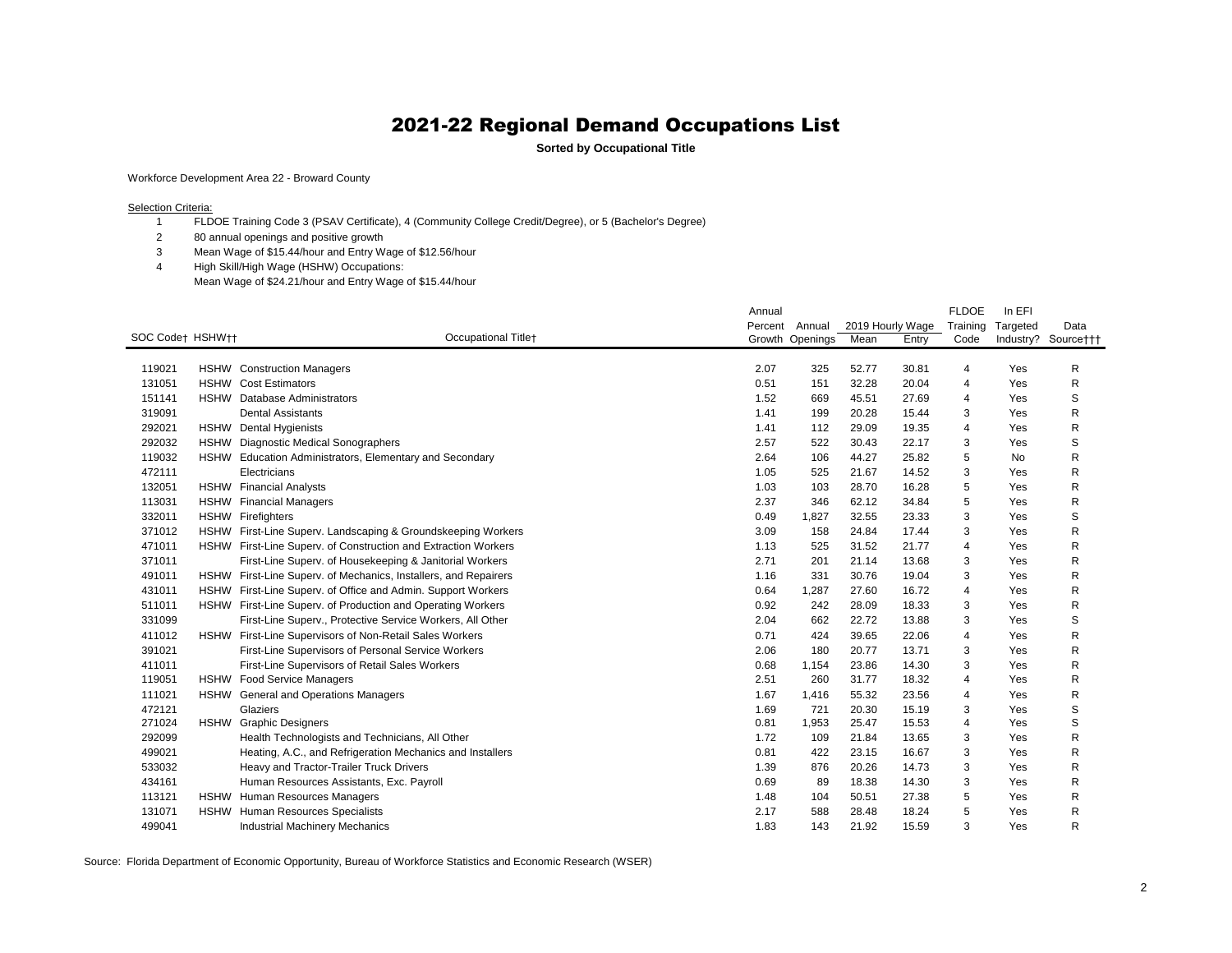**Sorted by Occupational Title**

Workforce Development Area 22 - Broward County

Selection Criteria:

- FLDOE Training Code 3 (PSAV Certificate), 4 (Community College Credit/Degree), or 5 (Bachelor's Degree)
- 80 annual openings and positive growth
- Mean Wage of \$15.44/hour and Entry Wage of \$12.56/hour
- High Skill/High Wage (HSHW) Occupations:
	- Mean Wage of \$24.21/hour and Entry Wage of \$15.44/hour

|                  |             |                                                               | Annual  |                 |                  |       | <b>FLDOE</b> | In EFI   |                     |
|------------------|-------------|---------------------------------------------------------------|---------|-----------------|------------------|-------|--------------|----------|---------------------|
|                  |             |                                                               | Percent | Annual          | 2019 Hourly Wage |       | Training     | Targeted | Data                |
| SOC Code† HSHW†† |             | Occupational Titlet                                           |         | Growth Openings | Mean             | Entry | Code         |          | Industry? Source††† |
|                  |             |                                                               |         |                 |                  |       |              |          |                     |
| 537051           |             | <b>Industrial Truck and Tractor Operators</b>                 | 1.79    | 301             | 18.56            | 12.59 | 3            | Yes      | R                   |
| 151122           | <b>HSHW</b> | <b>Information Security Analysts</b>                          | 1.80    | 565             | 43.26            | 26.49 | 3            | Yes      | S                   |
| 413021           |             | <b>Insurance Sales Agents</b>                                 | 1.26    | 590             | 28.75            | 13.21 | 3            | Yes      | R                   |
| 252012           |             | HSHW Kindergarten Teachers, Except Special Education          | 2.74    | 112             | 26.99            | 21.55 | 5            | No       | R                   |
| 292061           |             | Licensed Practical and Licensed Vocational Nurses             | 1.78    | 334             | 23.30            | 19.07 | 3            | Yes      | R                   |
| 434131           |             | Loan Interviewers and Clerks                                  | 0.87    | 146             | 22.39            | 16.64 | 3            | Yes      | R                   |
| 132072           |             | HSHW Loan Officers                                            | 0.55    | 150             | 33.70            | 19.81 | 4            | Yes      | R                   |
| 131081           |             | HSHW Logisticians                                             | 1.62    | 93              | 30.00            | 19.25 | 5            | Yes      | R                   |
| 514041           |             | Machinists                                                    | 0.87    | 85              | 20.90            | 14.59 | 3            | Yes      | R                   |
| 499071           |             | Maintenance and Repair Workers, General                       | 1.67    | 11,523          | 18.01            | 12.39 | 3            | Yes      | ${\mathbb S}$       |
| 131111           | <b>HSHW</b> | <b>Management Analysts</b>                                    | 2.21    | 546             | 40.32            | 21.30 | 5            | Yes      | R                   |
| 119199           | <b>HSHW</b> | Managers, All Other                                           | 1.35    | 549             | 45.90            | 22.14 | 4            | Yes      | R                   |
| 131161           |             | HSHW Market Research Analysts and Marketing Specialists       | 2.96    | 603             | 32.85            | 16.97 | 5            | Yes      | $\mathsf R$         |
| 112021           | <b>HSHW</b> | <b>Marketing Managers</b>                                     | 1.69    | 124             | 65.63            | 35.74 | 5            | Yes      | R                   |
| 319011           |             | Massage Therapists                                            | 4.69    | 280             | 18.51            | 13.50 | 3            | Yes      | R                   |
| 119111           |             | HSHW Medical and Health Services Managers                     | 3.87    | 304             | 58.61            | 27.77 | 5            | Yes      | R                   |
| 292010           | <b>HSHW</b> | Medical and Clinical Laboratory Technologists and Technicians | 2.41    | 269             | 26.47            | 15.63 | 4            | Yes      | R                   |
| 319092           |             | <b>Medical Assistants</b>                                     | 2.57    | 879             | 17.39            | 14.20 | 3            | Yes      | R                   |
| 319093           |             | <b>Medical Equipment Preparers</b>                            | 1.67    | 88              | 19.08            | 12.66 | 3            | Yes      | R                   |
| 436013           |             | <b>Medical Secretaries</b>                                    | 1.48    | 438             | 17.82            | 13.92 | 3            | Yes      | R                   |
| 131121           |             | Meeting, Convention, and Event Planners                       | 1.93    | 94              | 24.20            | 14.52 | 4            | Yes      | R                   |
| 252022           |             | HSHW Middle School Teachers, Exc. Special & Voc. Education    | 2.65    | 323             | 26.58            | 18.93 | 5            | No       | $\mathsf R$         |
| 493051           |             | HSHW Motorboat Mechanics and Service Technicians              | 1.79    | 100             | 25.50            | 17.09 | 3            | Yes      | R                   |
| 151142           |             | HSHW Network and Computer Systems Administrators              | 1.21    | 184             | 40.95            | 26.58 | 4            | Yes      | R                   |
| 472073           |             | <b>Operating Engineers/Construction Equipment Operators</b>   | 0.59    | 160             | 23.60            | 15.28 | 3            | Yes      | R                   |
| 472141           |             | Painters, Construction and Maintenance                        | 1.13    | 330             | 17.20            | 13.32 | 3            | Yes      | R                   |
| 232011           | <b>HSHW</b> | Paralegals and Legal Assistants                               | 1.19    | 493             | 27.65            | 18.84 | 3            | Yes      | $\mathsf{R}$        |
| 132052           | <b>HSHW</b> | <b>Personal Financial Advisors</b>                            | 1.44    | 156             | 38.39            | 19.24 | 5            | Yes      | R                   |
| 372021           |             | <b>Pest Control Workers</b>                                   | 2.11    | 148             | 17.71            | 13.30 | 3            | No       | R                   |
| 292052           |             | <b>Pharmacy Technicians</b>                                   | 1.76    | 326             | 16.32            | 12.66 | 3            | Yes      | R                   |
| 319097           |             | Phlebotomists                                                 | 3.55    | 144             | 16.35            | 12.75 | 3            | Yes      | R                   |
| 312021           | <b>HSHW</b> | <b>Physical Therapist Assistants</b>                          | 2.98    | 91              | 30.47            | 22.07 | 4            | Yes      | R                   |

Source: Florida Department of Economic Opportunity, Bureau of Workforce Statistics and Economic Research (WSER)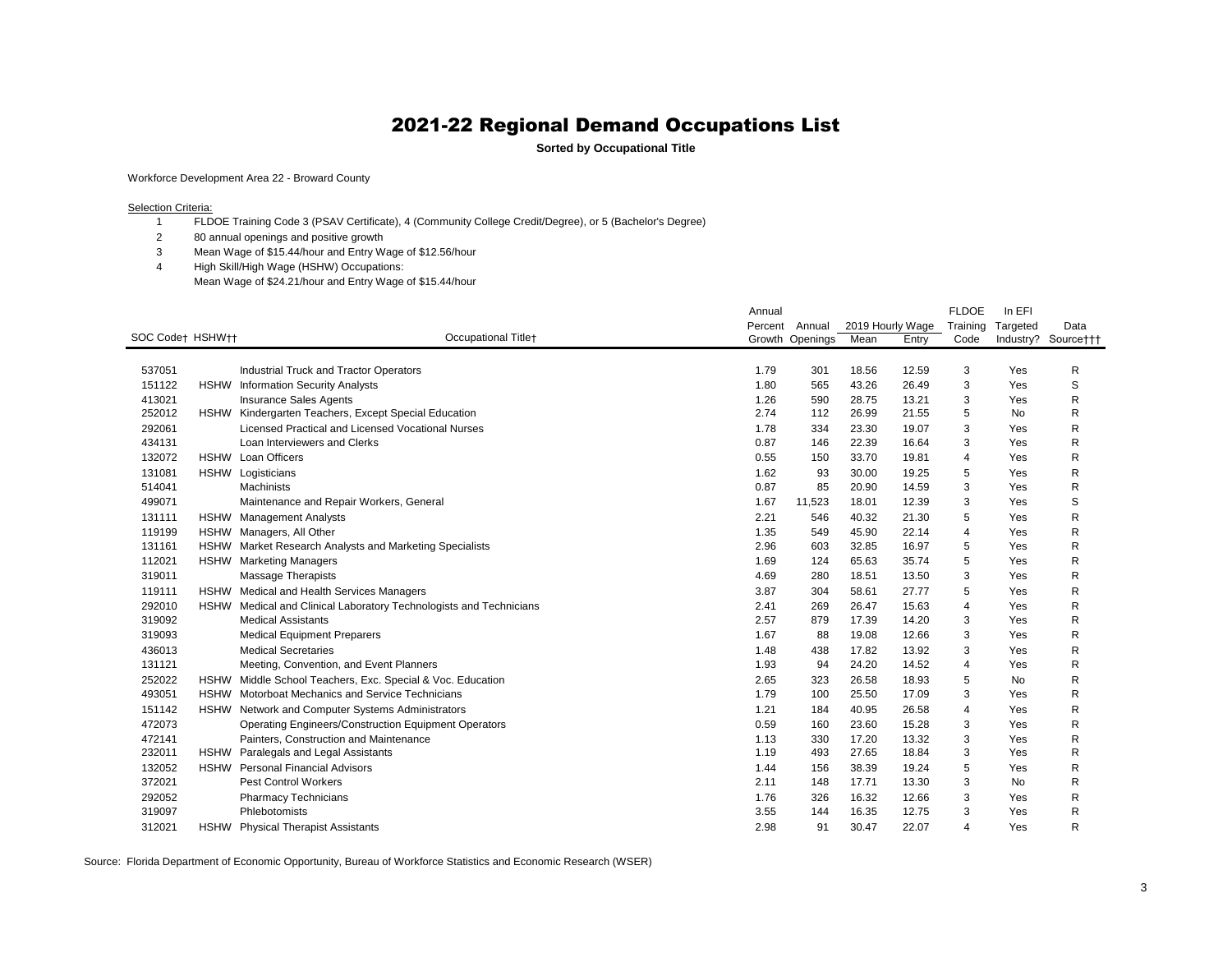**Sorted by Occupational Title**

### Workforce Development Area 22 - Broward County

**Selection Criteria:** 

- FLDOE Training Code 3 (PSAV Certificate), 4 (Community College Credit/Degree), or 5 (Bachelor's Degree)
- 80 annual openings and positive growth
- Mean Wage of \$15.44/hour and Entry Wage of \$12.56/hour
- High Skill/High Wage (HSHW) Occupations:
	- Mean Wage of \$24.21/hour and Entry Wage of \$15.44/hour

|                  |                                                                                                                 | Annual  |                 |       |                  | <b>FLDOE</b>              | In EFI   |                     |
|------------------|-----------------------------------------------------------------------------------------------------------------|---------|-----------------|-------|------------------|---------------------------|----------|---------------------|
|                  |                                                                                                                 | Percent | Annual          |       | 2019 Hourly Wage | Training                  | Targeted | Data                |
| SOC Code† HSHW†† | Occupational Titlet                                                                                             |         | Growth Openings | Mean  | Entry            | Code                      |          | Industry? Source††† |
| 291071           | HSHW Physician Assistants                                                                                       | 4.34    | 99              | 48.54 | 29.86            | 5                         | Yes      | R                   |
| 472151           | Pipelayers                                                                                                      | 1.39    | 559             | 19.38 | 16.19            | 3                         | Yes      | S                   |
| 472152           | Plumbers, Pipefitters, and Steamfitters                                                                         | 0.69    | 329             | 21.51 | 15.28            | $\ensuremath{\mathsf{3}}$ | Yes      | R                   |
| 333051           | HSHW Police and Sheriff's Patrol Officers                                                                       | 0.48    | 3,109           | 34.32 | 25.32            | 3                         | No       | S                   |
| 251199           | HSHW Postsecondary Teachers, All Other                                                                          | 1.66    | 2,041           | 33.61 | 17.29            | 4                         | No       | S                   |
| 272012           | <b>Producers and Directors</b>                                                                                  | 2.56    | 122             | 37.53 | 13.56            | 5                         | Yes      | R                   |
| 119141           | HSHW Property, Real Estate & Community Association Managers                                                     | 1.34    | 542             | 29.22 | 18.67            | 4                         | Yes      | R                   |
| 292053           | <b>Psychiatric Technicians</b>                                                                                  | 2.68    | 185             | 16.07 | 12.75            | 3                         | Yes      | R                   |
| 273031           | <b>Public Relations Specialists</b>                                                                             | 1.38    | 187             | 27.05 | 15.03            | 5                         | Yes      | R                   |
| 292034           | HSHW Radiologic Technologists                                                                                   | 1.74    | 124             | 27.35 | 19.37            | 3                         | Yes      | R                   |
| 419021           | <b>Real Estate Brokers</b>                                                                                      | 1.87    | 874             | 29.34 | 13.81            | 3                         | No       | S                   |
| 291141           | HSHW Registered Nurses                                                                                          | 1.32    | 1,385           | 33.87 | 25.37            | $\overline{4}$            | Yes      | R                   |
| 291126           | <b>HSHW</b> Respiratory Therapists                                                                              | 2.52    | 102             | 27.88 | 22.66            | 4                         | Yes      | R                   |
| 535011           | Sailors and Marine Oilers                                                                                       | 2.21    | 555             | 15.40 | 13.35            | 3                         | No       | S                   |
| 112022           | HSHW Sales Managers                                                                                             | 1.74    | 290             | 64.14 | 34.00            | 5                         | Yes      | R                   |
| 414011           | HSHW Sales Representatives, Wholesale & Mfg, Tech. & Sci. Prod.                                                 | 1.33    | 300             | 43.48 | 20.09            | 3                         | Yes      | ${\sf R}$           |
| 414012           | Sales Representatives, Wholesale and Manufacturing, Other                                                       | 1.19    | 1,601           | 31.04 | 14.51            | 3                         | Yes      | ${\sf R}$           |
| 252031           | HSHW Secondary School Teachers, Exc. Special and Voc. Ed.                                                       | 2.61    | 411             | 26.19 | 19.26            | 5                         | No       | ${\sf R}$           |
| 413031           | HSHW Securities and Financial Services Sales Agents                                                             | 0.77    | 325             | 37.30 | 17.35            | 5                         | Yes      | R                   |
| 492098           | Security and Fire Alarm Systems Installers                                                                      | 2.25    | 130             | 20.32 | 14.33            | 3                         | No       | R                   |
| 472211           | <b>Sheet Metal Workers</b>                                                                                      | 0.40    | 146             | 20.63 | 15.61            | 3                         | Yes      | R                   |
| 211093           | Social and Human Service Assistants                                                                             | 1.22    | 176             | 19.39 | 13.56            | 3                         | Yes      | R                   |
| 151252           | HSHW Software Developers, Systems Software                                                                      | 1.89    | 408             | 48.85 | 30.83            | $\overline{4}$            | Yes      | R                   |
| 151253           | HSHW Software Developers, Applications                                                                          | 1.86    | 286             | 48.85 | 30.83            | 5                         | Yes      | R                   |
| 472221           | <b>Structural Iron and Steel Workers</b>                                                                        | 1.87    | 506             | 21.16 | 16.08            | 3                         | Yes      | S                   |
| 292055           | <b>Surgical Technologists</b>                                                                                   | 1.50    | 95              | 22.96 | 18.18            | 3                         | Yes      | R                   |
| 492022           | HSHW Telecommunications Equipment Installers and Repairers                                                      | 0.58    | 2,258           | 28.37 | 19.41            | 3                         | Yes      | S                   |
| 472044           | <b>Tile and Marble Setters</b>                                                                                  | 2.10    | 827             | 19.90 | 15.51            | 3                         | Yes      | S                   |
| 232093           | HSHW Title Examiners, Abstractors, and Searchers                                                                | 0.46    | 87              | 26.19 | 20.44            | 3                         | Yes      | R                   |
| 131151           | HSHW Training and Development Specialists                                                                       | 2.34    | 299             | 30.03 | 15.50            | 5                         | Yes      | R                   |
| 339093           | <b>Transportation Security Screeners</b>                                                                        | 0.13    | 99              | 19.99 | 17.86            | 3                         | Yes      | R                   |
| 113071           | HSHW Transportation, Storage, and Distribution Managers                                                         | 1.35    | 513             | 46.32 | 26.13            | 4                         | Yes      | S                   |
| 292056           | Veterinary Technologists and Technicians                                                                        | 2.59    | 998             | 18.31 | 13.04            | 4                         | Yes      | S                   |
|                  | Source: Florida Department of Economic Opportunity, Bureau of Workforce Statistics and Economic Research (WSER) | 1.69    | 658             | 29.91 | 20.20            | $\overline{4}$            | Yes      | S                   |